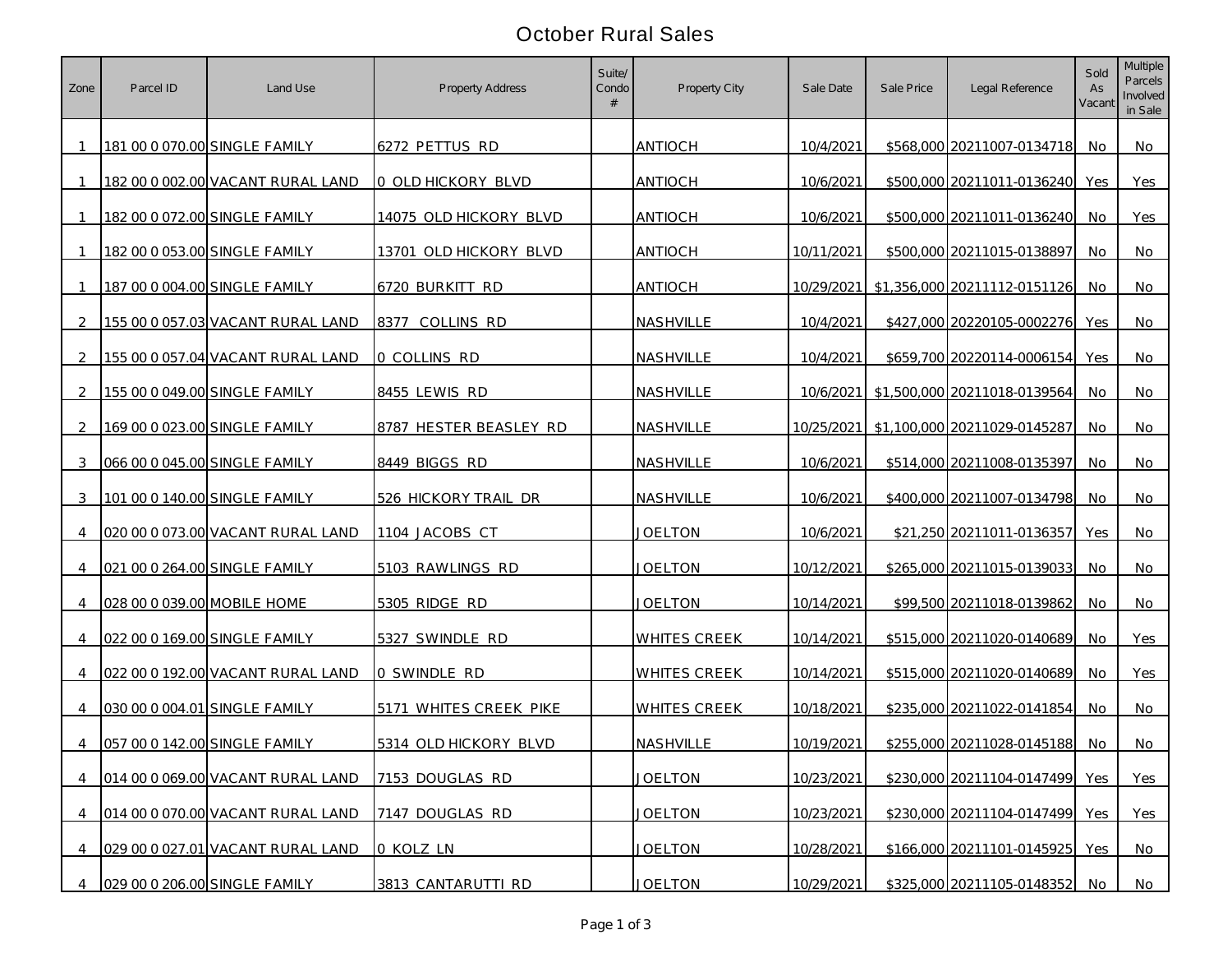## October Rural Sales

| Zone | Parcel ID | Land Use                                         | Property Address          | Suite/<br>Condo | Property City         | Sale Date  | Sale Price | Legal Reference            | Sold<br>As<br>Vacant | <b>Multiple</b><br>Parcels<br>Involved<br>in Sale |
|------|-----------|--------------------------------------------------|---------------------------|-----------------|-----------------------|------------|------------|----------------------------|----------------------|---------------------------------------------------|
| 5    |           | 017 00 0 191.00 SINGLE FAMILY                    | 2590 GREER RD             |                 | <b>GOODLETTSVILLE</b> | 10/1/2021  |            | \$150,000 20211005-0133780 | No.                  | No                                                |
| 5    |           | 032 00 0 210.00 VACANT RURAL LAND                | 0 HUNTERS LN              |                 | NASHVILLE             | 10/4/2021  |            | \$113,080 20211007-0134647 | Yes                  | No                                                |
| 5    |           | 007 00 0 183.00 SINGLE FAMILY                    | 8244 OLD SPRINGFIELD PIKE |                 | <b>GOODLETTSVILLE</b> | 10/5/2021  |            | \$435,000 20211008-0135803 | No                   | No                                                |
| 5    |           | 017 00 0 375.00 SINGLE FAMILY                    | 5250 BRICK CHURCH PIKE    |                 | <b>GOODLETTSVILLE</b> | 10/6/2021  |            | \$87,000 20211011-0136126  | No                   | No                                                |
| 5    |           | 032 00 0 209.00 VACANT RURAL LAND                | 0 HUNTERS LN              |                 | <b>NASHVILLE</b>      | 10/8/2021  |            | \$150,088 20211013-0137415 | Yes                  | <b>No</b>                                         |
| 5    |           | 012 00 0 068.00 SINGLE FAMILY                    | <b>6418 LICKTON PIKE</b>  |                 | <b>GOODLETTSVILLE</b> | 10/12/2021 |            | \$947,621 20211014-0138358 | No.                  | No                                                |
| 5    |           | 025 00 0 207.00 FARM BUILDINGS ONLY 1025 HITT LN |                           |                 | <b>GOODLETTSVILLE</b> | 10/12/2021 |            | \$250,000 20211015-0138746 | Yes                  | No                                                |
| 5    |           | 007 00 0 216.00 SINGLE FAMILY                    | 1969 TINNIN RD            |                 | <b>GOODLETTSVILLE</b> | 10/12/2021 |            | \$835,000 20211015-0138588 | No                   | No                                                |
| 5    |           | 033 00 0 158.00 SINGLE FAMILY                    | 1258 LOWES LN             |                 | <b>GOODLETTSVILLE</b> | 10/15/2021 |            | \$197,000 20211025-0143422 | No                   | No                                                |
| 5    |           | 024 00 0 191.00 SINGLE FAMILY                    | 747 DRY CREEK RD          |                 | <b>GOODLETTSVILLE</b> | 10/15/2021 |            | \$349,900 20211022-0142291 | No.                  | No                                                |
| 5    |           | 014 00 0 138.00 VACANT RURAL LAND                | 0 STAGNER RD              |                 | <b>JOELTON</b>        | 10/19/2021 |            | \$199,000 20211025-0142738 | No.                  | Yes                                               |
| 5    |           | 014 00 0 154.00 SINGLE FAMILY                    | 3494 STAGNER RD           |                 | <u>JOELTON</u>        | 10/19/2021 |            | \$346,500 20211103-0146830 | No.                  | No                                                |
| 5    |           | 014 00 0 056.01 SINGLE FAMILY                    | 3490 STAGNER RD           |                 | JOELTON               | 10/19/2021 |            | \$199,000 20211025-0142738 | No.                  | Yes                                               |
| 5    |           | 014 00 0 195.00 FARM BUILDINGS ONLY 0 STAGNER RD |                           |                 | <b>JOELTON</b>        | 10/19/2021 |            | \$346,500 20211103-0146830 | Yes                  | No                                                |
| 5    |           | 024 00 0 051.00 SINGLE FAMILY                    | 1644 CAMPBELL RD          |                 | <b>GOODLETTSVILLE</b> | 10/20/2021 |            | \$300,000 20211021-0141573 | No                   | No                                                |
| 5    |           | 017 00 0 262.00 SINGLE FAMILY                    | 2253 LUSTER RD            |                 | <b>GOODLETTSVILLE</b> | 10/27/2021 |            | \$652,000 20211103-0147212 | No                   | No                                                |
| 5    |           | 003 00 0 010.00 SINGLE FAMILY                    | 2542 TINNIN RD            |                 | <b>GOODLETTSVILLE</b> | 10/27/2021 |            | \$347,500 20211102-0146398 | No.                  | No                                                |
| 5    |           | 006 00 0 023.01 SINGLE FAMILY                    | 2384 BAKER RD             |                 | <b>GOODLETTSVILLE</b> | 10/29/2021 |            | \$325,000 20211109-0149779 | No.                  | Yes                                               |
| 5    |           | 006 00 0 036.01 VACANT RURAL LAND                | 0 BAKER RD                |                 | <b>GOODLETTSVILLE</b> | 10/29/2021 |            | \$325,000 20211109-0149779 | No.                  | Yes                                               |
| 8    |           | 175 00 0 012.00 SINGLE FAMILY                    | 12622 OLD HICKORY BLVD    |                 | <b>ANTIOCH</b>        | 10/12/2021 |            | \$258,500 20211014-0138474 | No                   | <b>No</b>                                         |
| 8    |           | 149 00 0 368.00 SINGLE FAMILY                    | 2380 UNA ANTIOCH PIKE     |                 | <b>ANTIOCH</b>        | 10/22/2021 |            | \$300,000 20211027-0144534 | No.                  | No                                                |
| 8    |           | 175 00 0 130.00 VACANT RURAL LAND                | 0 OLD HICKORY BLVD        |                 | <b>ANTIOCH</b>        | 10/22/2021 |            | \$440,000 20211027-0144187 | No                   | Yes                                               |